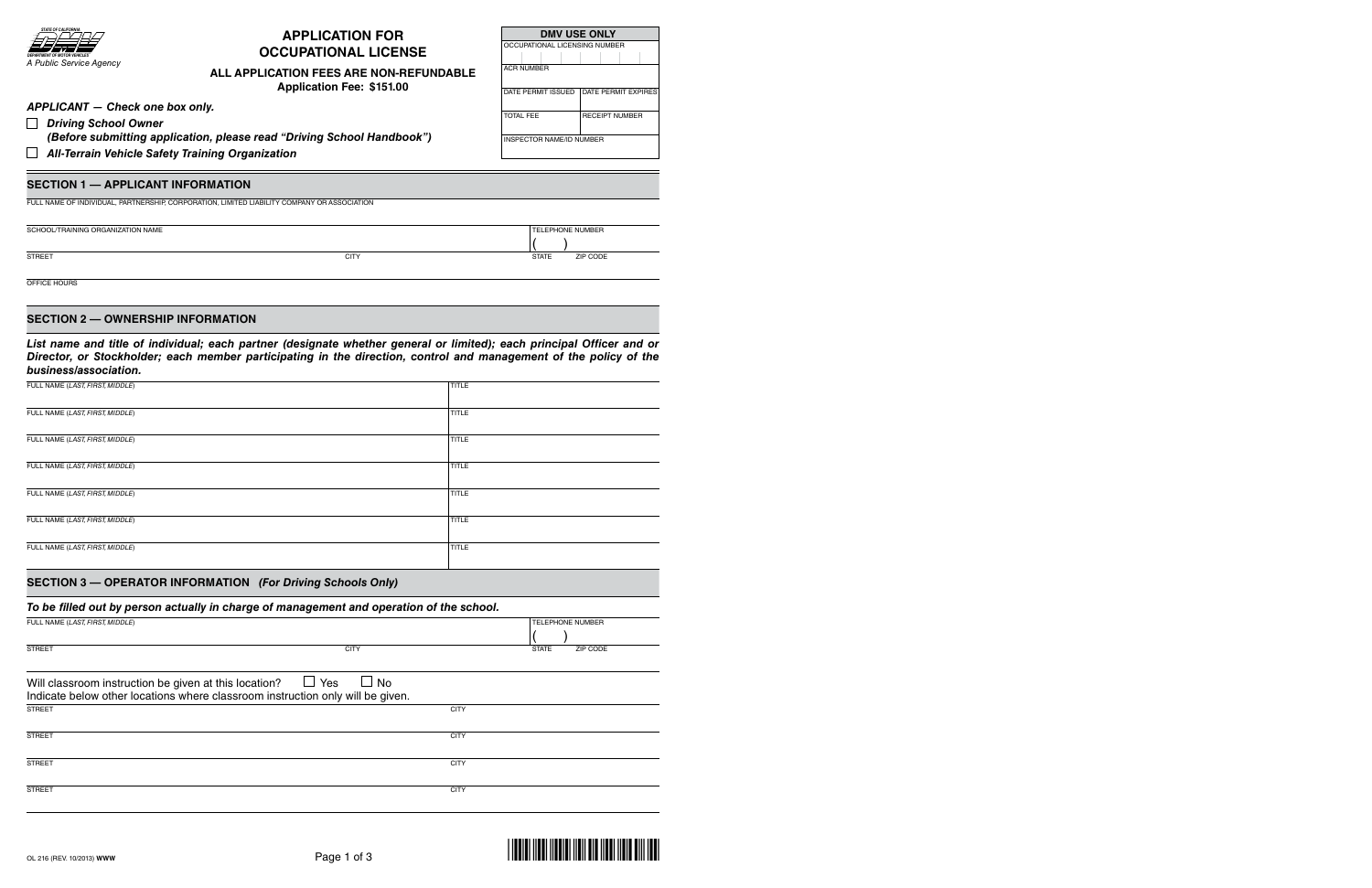OCCUPATIONAL LICENSING NUMBER

# SECTION 4 - PROPERTY INFORMATION (If property is LEASED or RENTED, complete the following)

| PROPERTY OWNER'S FULL NAME                                                                                                                                                                                                                     |                                                                                                |                                                       |
|------------------------------------------------------------------------------------------------------------------------------------------------------------------------------------------------------------------------------------------------|------------------------------------------------------------------------------------------------|-------------------------------------------------------|
| <b>OWNER'S STREET</b>                                                                                                                                                                                                                          | <b>CITY</b>                                                                                    | ZIP CODE<br><b>STATE</b>                              |
| PROPERTY OWNER'S FULL NAME                                                                                                                                                                                                                     |                                                                                                |                                                       |
| <b>OWNER'S STREET</b>                                                                                                                                                                                                                          | <b>CITY</b>                                                                                    | ZIP CODE<br><b>STATE</b>                              |
| <b>SECTION 5 - FINANCIAL INFORMATION</b>                                                                                                                                                                                                       |                                                                                                |                                                       |
| Instructions: Check the box below, depending on whether ownership is individual, partnership, corporation, limited liability<br>company, public adult school or community college/public agency or association.                                |                                                                                                |                                                       |
| $\Box$ Corporation<br>  Individual<br>$\Box$ Partnership<br>Public Adult School or Community College/Public Agency                                                                                                                             | $\Box$ Limited Liability Company<br>Association                                                |                                                       |
| NAME OF FINANCIAL INSTITUTION<br>1.                                                                                                                                                                                                            | <b>ACCOUNT NUMBER</b>                                                                          | TELEPHONE NUMBER                                      |
| IF ACCOUNT IS NOT CARRIED UNDER SAME NAME AS SHOWN ON THIS APPLICATION, UNDER WHAT NAME IS IT CARRIED?                                                                                                                                         |                                                                                                |                                                       |
| NAME OF PERSON AUTHORIZED TO DRAW FUNDS OR ISSUE CHECKS FROM ACCOUNTS                                                                                                                                                                          |                                                                                                |                                                       |
| NAME OF FINANCIAL INSTITUTION<br>2.                                                                                                                                                                                                            | <b>ACCOUNT NUMBER</b>                                                                          | <b>TELEPHONE NUMBER</b>                               |
| IF ACCOUNT IS NOT CARRIED UNDER SAME NAME AS SHOWN ON THIS APPLICATION, UNDER WHAT NAME IS IT CARRIED?                                                                                                                                         |                                                                                                |                                                       |
| NAME OF PERSON AUTHORIZED TO DRAW FUNDS OR ISSUE CHECKS FROM ACCOUNTS                                                                                                                                                                          |                                                                                                |                                                       |
| NAME OF FINANCIAL INSTITUTION<br>3.<br>IF ACCOUNT IS NOT CARRIED UNDER SAME NAME AS SHOWN ON THIS APPLICATION, UNDER WHAT NAME IS IT CARRIED?                                                                                                  | <b>ACCOUNT NUMBER</b>                                                                          | <b>TELEPHONE NUMBER</b>                               |
| NAME OF PERSON AUTHORIZED TO DRAW FUNDS OR ISSUE CHECKS FROM ACCOUNTS                                                                                                                                                                          |                                                                                                |                                                       |
| <b>SECTION 6 - OWNERSHIP CERTIFICATION</b>                                                                                                                                                                                                     |                                                                                                |                                                       |
| I/we agree to notify the department in writing immediately of any changes in location, ownership, or legal structure of this<br>business and to submit new application papers properly reflecting the changes together with the required fees. |                                                                                                |                                                       |
|                                                                                                                                                                                                                                                | NAME OF BUSINESS                                                                               | and that no other person is associated in the         |
| ownership of the business.<br>口。                                                                                                                                                                                                               |                                                                                                | and that no other person is associated in the         |
| ownership of the business.                                                                                                                                                                                                                     |                                                                                                |                                                       |
| NAME OF BUSINESS                                                                                                                                                                                                                               | is incorporated in the State of <b>CONSTANT CONSTANT AND REAL AND REAL AND REAL AND</b> and is |                                                       |
| authorized by the California Secretary of State to transact business in California.                                                                                                                                                            |                                                                                                |                                                       |
| NAME OF BUSINESS                                                                                                                                                                                                                               | is a Limited Liability Company in the State of ____                                            | <b>LIMITED LIABILITY STATE</b>                        |
|                                                                                                                                                                                                                                                |                                                                                                |                                                       |
| of State to transact business in California.                                                                                                                                                                                                   |                                                                                                |                                                       |
| I am the administrator in charge of the Driving School for ______                                                                                                                                                                              |                                                                                                | NAME OF PUBLIC SCHOOL/COMMUNITY COLLEGE/PUBLIC AGENCY |

is an association.

ASSOCIATION NAME